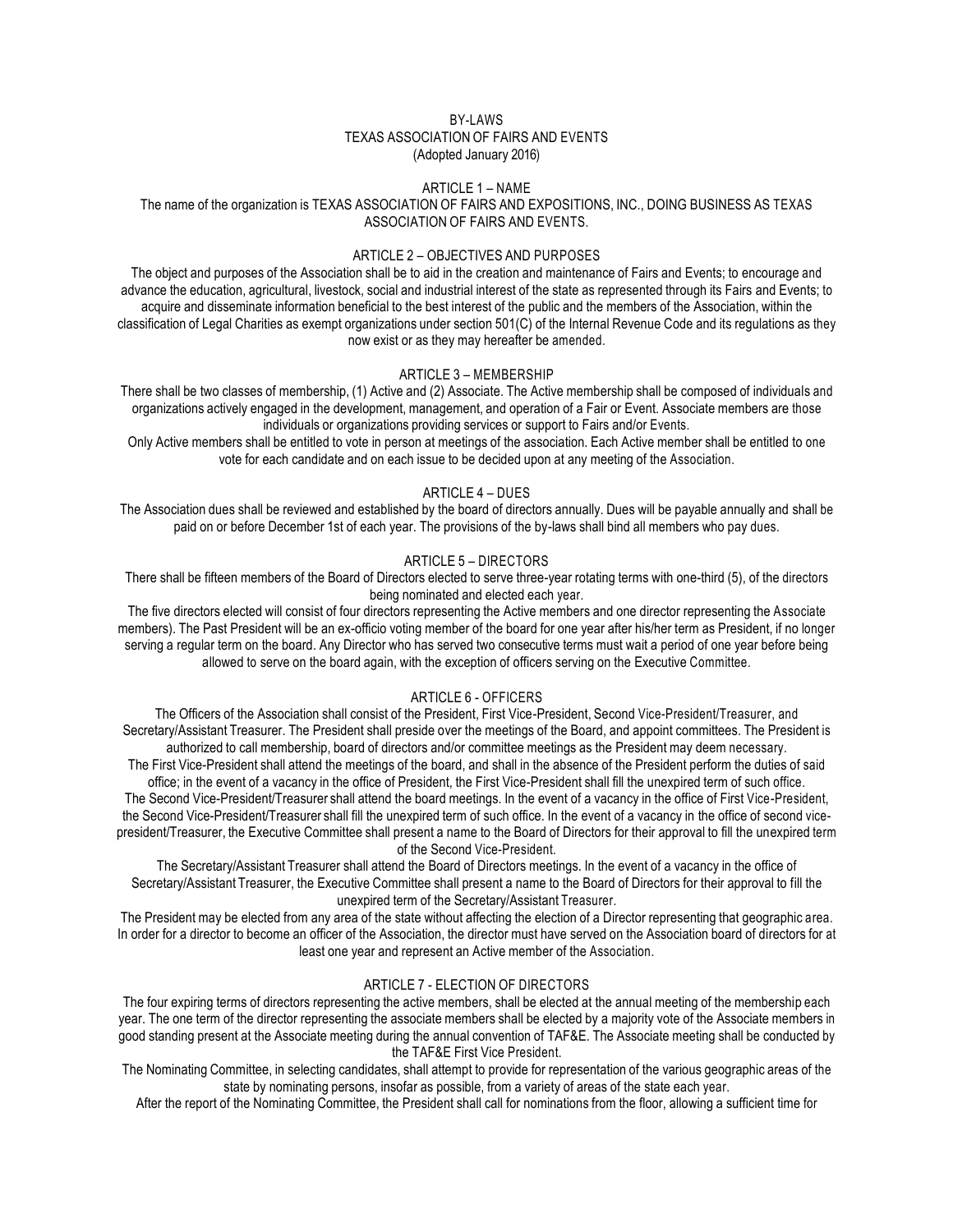additional nominations to be properly presented.

The qualifications of the Director representing the active members:

If a manager, he or she must manage a Fair or Event which is an Active member of TAF&E. If a Volunteer, he or she must work with a Fair or Event, which is an Active member and must have served a minimum of two years on the Governing Board of the Member he or she represents. If a Staff Member, he or she must work for an Active member Fair or Event.

Staff members or volunteers may only be elected if prior approval is given to the Nominating Committee or Nominator from the floor by the Manager or Governing body of the Fair or Event they represent.

Election of Directors shall be by a majority vote of the Active members present at the annual meeting.

The Board of Directors shall meet at least twice each year, or as often as the business of the Association may require upon call by the president or any five directors.

The first meeting of the Board of Directors each year shall be held immediately after adjournment of the annual meeting of the members. The other required meeting of the Board of Directors shall be held at such time and place as may be decided upon by the Executive Committee at the first meeting each year.

In order that business can be transacted a quorum of eight (8) directors must be present at any Board of Directors meeting.

## ARTICLE 8 – REMOVAL AND RESIGNATIONS

Any Officer or Director may be removed from the Board upon the occurrence of any of the following events: The written resignation of the Officer or Director

An illness or incapacitation that prevents the Officer or Director from participating in the affairs of the Association. The absence of an Officer or Director from two duly called meetings of the Board in any year.

A violation of Article 7 of these bylaws.

If an Officer or Director is removed from the Board he/she shall be notified by the TAF&E office by U.S. Mail.

# ARTICLE 9 – VACANCIES

The Executive Committee shall fill any vacancy on the Board by appointment. The appointed person must meet all requirements as stated in Article 7 of the by-laws. The person so appointed shall serve the unexpired term vacated.

# ARTICLE 10 – EXECUTIVE ADVISORY DIRECTOR

The President, with approval from the Board of Directors, may appoint an Executive Advisory Director, to serve for one year as a nonvoting Director of the Texas Association of Fairs and Events.

#### ARTICLE 11 – LIFETIME MEMBERS, HONORARY MEMBERS OR DIRECTORS

All past Presidents shall be granted Lifetime Membership in the Association. The Board may nominate other persons as an Honorary Member, an Honorary Director, or a Lifetime Director in recognition of dedicated service and outstanding contributions to the Texas Association of Fairs and Events. The nominations must be approved by a majority vote of the members at an annual meeting. Honorary Directors may attend Directors meetings in a Non-Voting Capacity.

# ARTICLE 12 – COMMITTEES

The President of the Association shall appoint all committees other than the Executive Committee and the Nominating Committee to carry out the work of the association.

The President shall appoint such ad hoc or special committees as the needs of the Association may dictate for such tenure as may be necessary to complete the purposes for which the special committee is formulated and appointed after which its status shall terminate. The Executive Committee shall consist of the:

President 1st Vice-President 2nd Vice-President-Treasurer Secretary-Assistant Treasurer Immediate Past President

The Nominating Committee shall consist of five members with the immediate Past President serving as Chairman and the past four TAF&E Presidents, in line of descending service order, that are present at the Annual Convention. The committee will propose a single slate of candidates for election as Officers and Directors. The committee shall actively solicit input from the membership.

# ARTICLE 13 – ANNUAL MEETING

The annual meeting of members will be held with specific dates and meeting site left to the discretion of the Board .